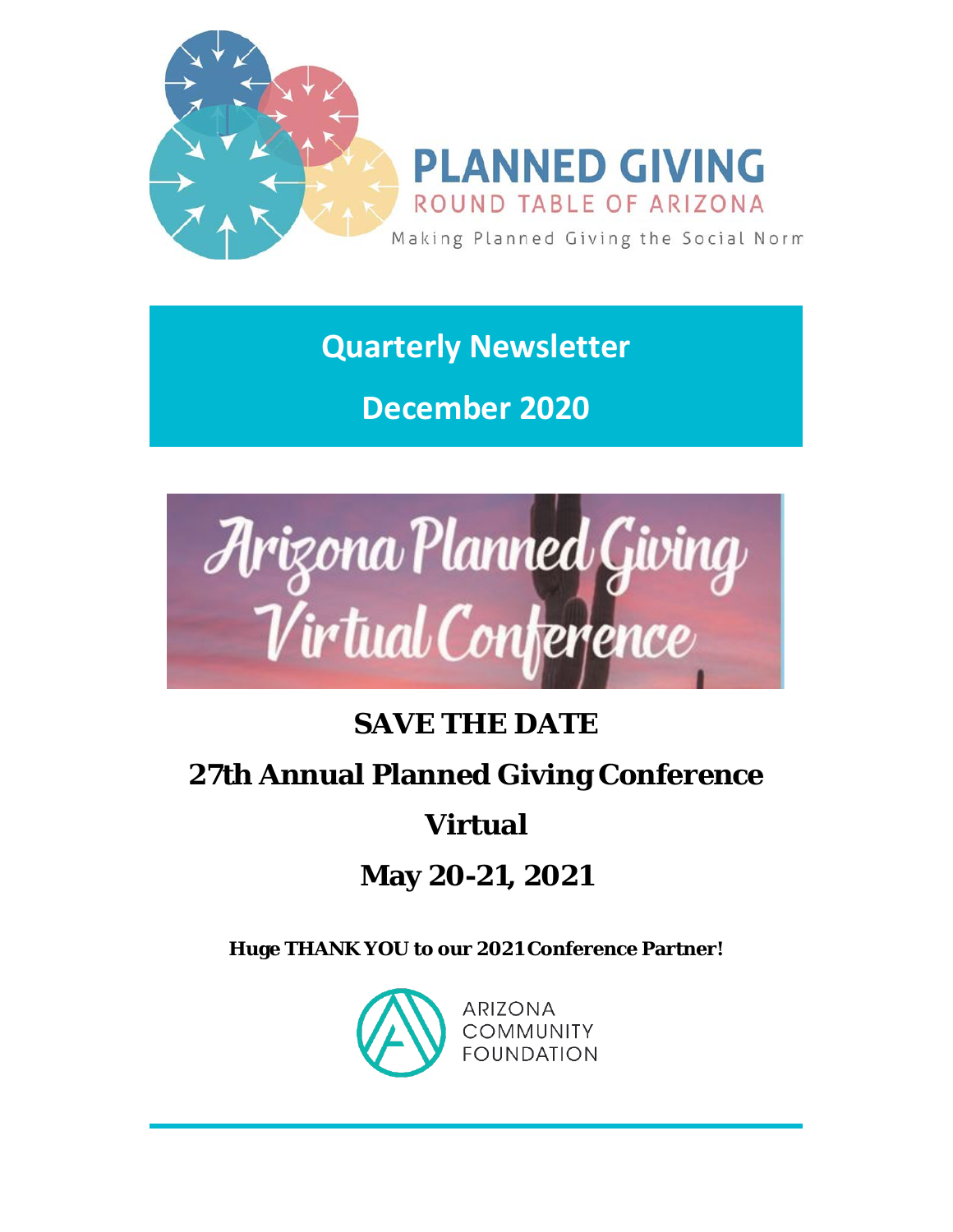|  |  |  | <b>CALENDAR</b>           |
|--|--|--|---------------------------|
|  |  |  | <u>in a real property</u> |

|    | м       |    | w  |         |    |     |  |
|----|---------|----|----|---------|----|-----|--|
|    |         |    |    |         |    | ٠   |  |
|    | ı       |    | 6  | ,       | B  | ۰   |  |
| 10 | 11      | 12 | ß  | 14      | is | j6  |  |
| 17 | 18<br>۶ | 19 | 26 | $_{21}$ | 22 | 23  |  |
| 24 | 25      | 28 | 27 | $-28$   | 29 | 30  |  |
| 31 |         |    |    |         |    |     |  |
|    |         |    |    |         | ٠  | . . |  |

[Full Calendar of Events](https://pgrtaz.org/EmailTracker/LinkTracker.ashx?linkAndRecipientCode=SqZdHiFCLiIWSiV8Rz%2fG7GGNrdEoMF%2bXMUrl37Zapqn5SPXTAYCJDnr%2fjL7LPROt8pDj%2bDEXng7WbhJqGEwg1opxR8up6tGuWw8%2fufuis6U%3d) 





#### *BIRDIES MEANS BIG BUCKS FOR CHARITY!*

You can help make your favorite charity a big bucks winner by making a pledge in the Birdies For Charity program at the 2021 Waste Management Phoenix Open! Participating charities will receive every single penny of collected pledges.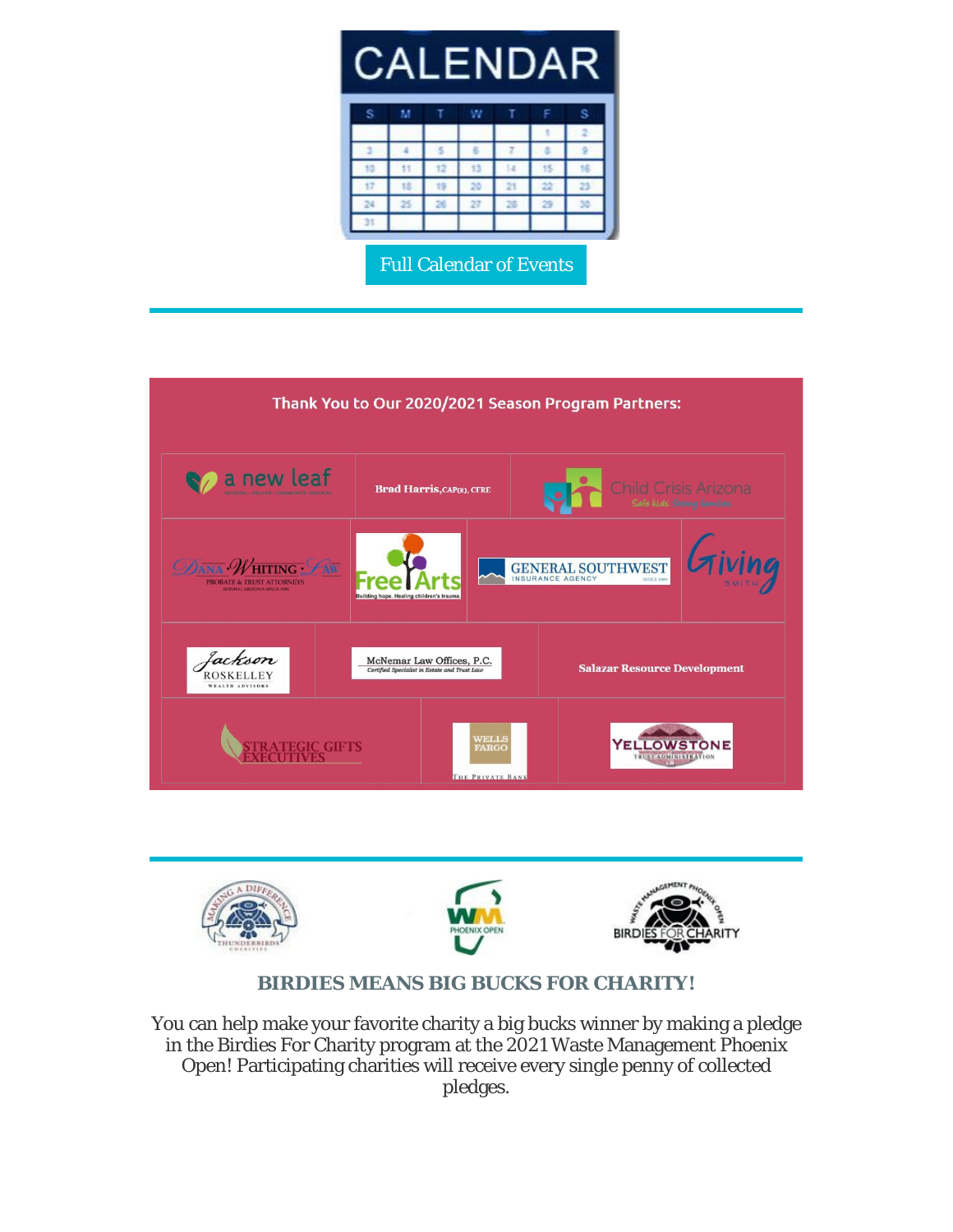Generally, there are approximately 1,500 birdies, so a 1 cent per birdie pledge will result in a \$15.00 donation. Every penny is appreciated!

Please consider supporting PGRTAZ through this fundraising effort by clicking on the link below to donate today!

[Click Here to Donate Today](https://pgrtaz.org/EmailTracker/LinkTracker.ashx?linkAndRecipientCode=YyXEhmydhPgEZ%2b3acA%2fNYjU9M7PrNzViCzmOwFN2AysiaZQNhqiEWFvTrCMreZuoYmraJKpU4ZOgQsi9VumSAuhlP5eubIG4R6kxKuXGe50%3d) 





"I don't need to tell you what a topsy turvy year 2020 has been! We learned to hunt, then conserve toilet paper. Many of us became reacquainted with the telephone for actual conversations. Various virtual platforms entered our lives and we kept our Zoom shirts, Zoom earrings, and Zoom headbands handy. Our top-half attire didn't look like it was going to the same place as our bottom half attire."

Judi Smith, CFRE - 2020/2021 PGRTAZ President

[Read the entire message here....](https://pgrtaz.org/EmailTracker/LinkTracker.ashx?linkAndRecipientCode=GVyJ8gII%2fqJuKvFv4ZbpmyVkZn5A4RE09BfdhI%2fCbv1EYW39oYQbicvVaHsM%2bKaX%2fw3ypWw%2bQDGA5XVMMGlSJZbn55z3i4YPJ7cSEeLvwYs%3d) 



Susan Mack, St. Mary's Food Bank

Jennifer Camano, AZ Foundation for Women



[Click Here for the Resource](https://pgrtaz.org/EmailTracker/LinkTracker.ashx?linkAndRecipientCode=dXJbHYtnC%2bBCdvbt41TYwqcCkWSkqiSHVTUKKckxUmNfaaK5AImerkw4IHIyUrZgcVKRBFdgQPecnPYj%2fBMrmMadFLJ0kksoLpcW9wIYp6E%3d)  **WebPage** 

If you have content/items for consideration fo adding to the resource webpage, please email them to **info@pgrtaz.org**.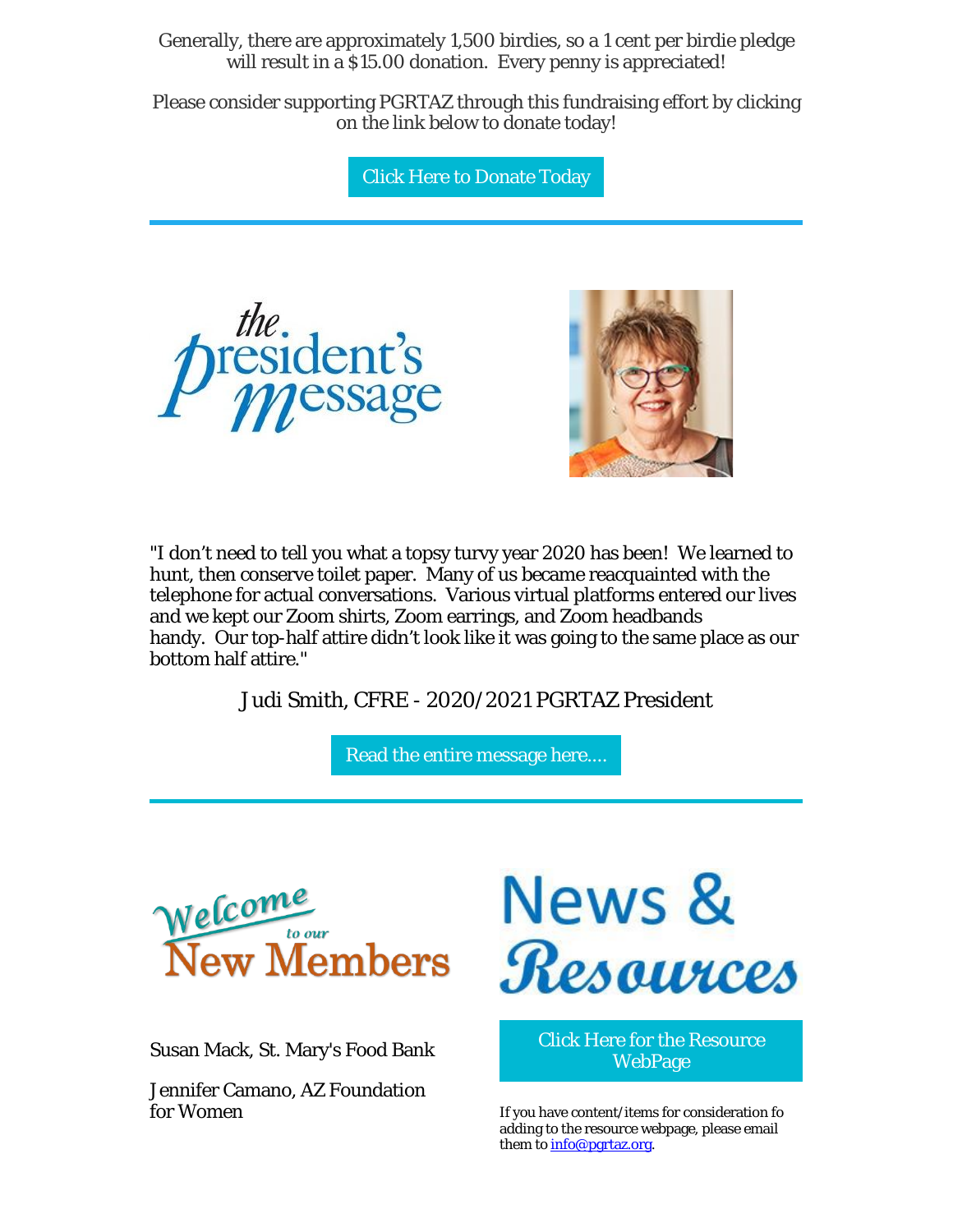Barbara Wood, Beatitudes Campus Foundation

Rachel Oesterle, Mission of Mercy  $AZ$ 

Megan Selvey, Bivens & Associates PLLC

Pamela Gralton Kohnen, Sun Health Foundation

Susan Waschler, YMCA

#### *Congratulations!!*

Cynthia S. Bozik, CTFA, CAP(R), AEP(R): NAEPC board elected AEP(R)

#### *New Chartered Advisors in Philanthropy - CAP(R)*

Russell J Bucklew, CFP(R), JD CAP(R)

Kristie Leshinskie, MPH, CAP(R)

Lori Shephard, CFRE, CAP(R)

Robin Crane Cochran, CAP(R)



PGRTAZ Mission: To Educate, Motivate, and Empower our community to collectively promote and facilitate planned giving.

PGRTAZ Vision: We envision an enriched community where leaving a legacy through planned giving is the social norm.

[Join Online Now!](https://pgrtaz.org/EmailTracker/LinkTracker.ashx?linkAndRecipientCode=w6YxKsSpK%2bIWGM9YUsNyHu9pyHVJGU%2fDT7RGnsGUS611nS%2farjQnFecBMXbajZP0nc%2b%2f6fzrzncsnjXkYK9WYg8iIWP%2b%2f9J%2b5NWVqEpoYtU%3d) 



[List of Recommended Readings](https://pgrtaz.org/EmailTracker/LinkTracker.ashx?linkAndRecipientCode=6O5V5zVfLvF0KBH9OgtPfiPNvw3zOnfflmvbnmyKojXvO1gm1JEymRanJlbyAdRjgPpyDrmPQ12ORh8r6yIKdRF0wNSAd7iKXkb0w0Nu1Ho%3d) 

# **Member Articles**

["Charitable Lead Trusts"](https://pgrtaz.org/EmailTracker/LinkTracker.ashx?linkAndRecipientCode=vbFV%2b5komX72K8fedvN9TLS5oBkqsGEVkTcGO4MMkcOOO1a44oX1rM8JZR1NFRTwe54AJm5stKN6JUuQZ%2bfNMAW9f54KMSDRIZ3TMkjhfW4%3d) Jeffrey R. Clark, LUTCF(R), ACS, FLMI, CFS(R)

[ASU Foundation Gift of Real Estate](https://pgrtaz.org/EmailTracker/LinkTracker.ashx?linkAndRecipientCode=TihInaqIrSQ%2bQ%2fGZH0CbftCwFzoz8zZriLQBHxGXnbNOJGphGpburtcYZwLJNihPytGWAz6mGaKqXDNIoMvYdyhVkqmQ2pdHzVNm4R9GinA%3d)  [Program Provides Platform to Support](https://pgrtaz.org/EmailTracker/LinkTracker.ashx?linkAndRecipientCode=TihInaqIrSQ%2bQ%2fGZH0CbftCwFzoz8zZriLQBHxGXnbNOJGphGpburtcYZwLJNihPytGWAz6mGaKqXDNIoMvYdyhVkqmQ2pdHzVNm4R9GinA%3d)  **Student Scholarships and University [Growth](https://pgrtaz.org/EmailTracker/LinkTracker.ashx?linkAndRecipientCode=TihInaqIrSQ%2bQ%2fGZH0CbftCwFzoz8zZriLQBHxGXnbNOJGphGpburtcYZwLJNihPytGWAz6mGaKqXDNIoMvYdyhVkqmQ2pdHzVNm4R9GinA%3d)** 

[Review Article Disclaimer Here](https://pgrtaz.org/EmailTracker/LinkTracker.ashx?linkAndRecipientCode=hskF1IAtUk4Zsb%2fFbUW6I4K0UIPtm30mldpX12bOTtdMYtHXOV3Arkhsz%2fJZPzFSy8xV2em8X%2b2AEzTJaMIhs%2bshz6sbRJLQ8oByKy3dhfo%3d)